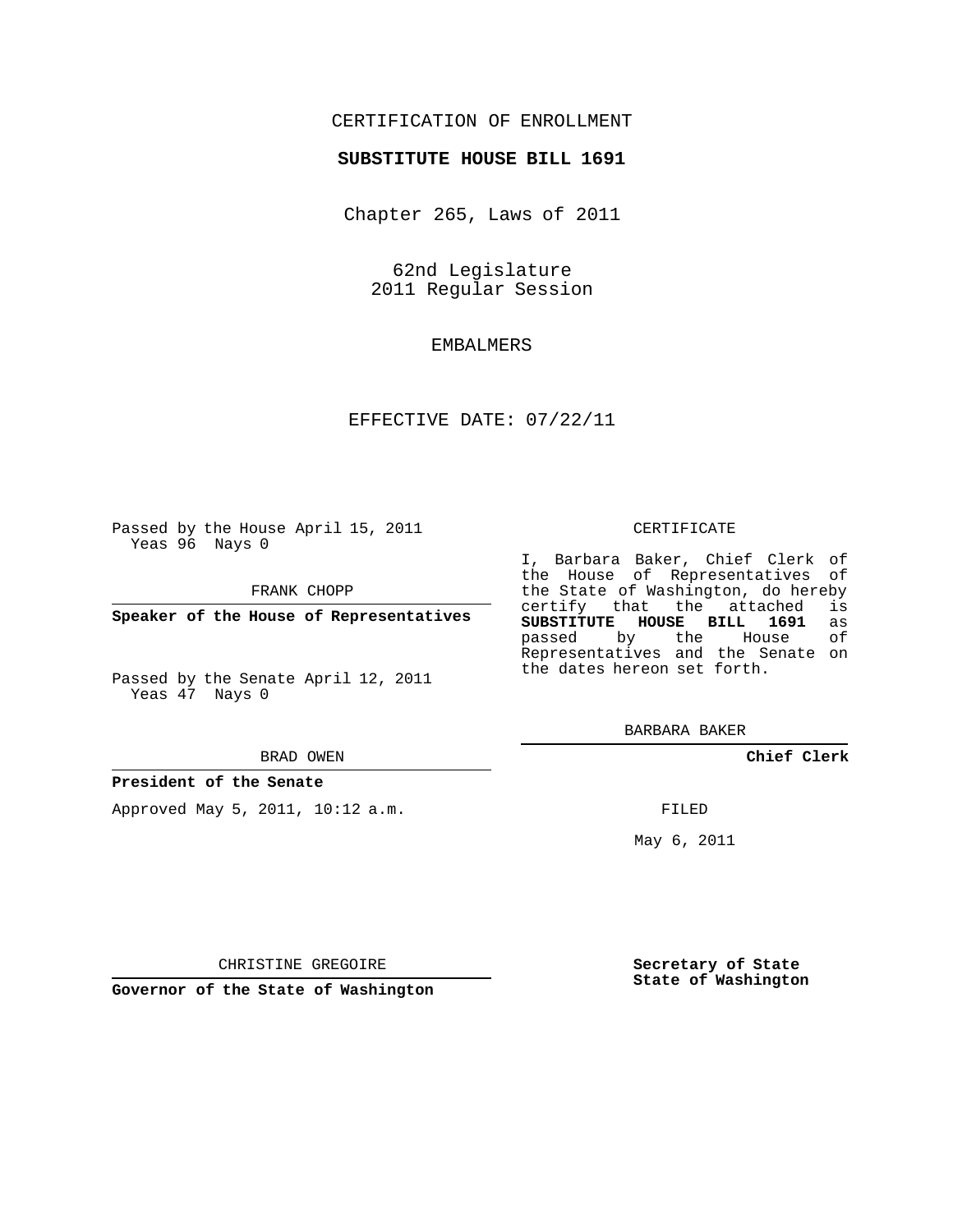# **SUBSTITUTE HOUSE BILL 1691** \_\_\_\_\_\_\_\_\_\_\_\_\_\_\_\_\_\_\_\_\_\_\_\_\_\_\_\_\_\_\_\_\_\_\_\_\_\_\_\_\_\_\_\_\_

\_\_\_\_\_\_\_\_\_\_\_\_\_\_\_\_\_\_\_\_\_\_\_\_\_\_\_\_\_\_\_\_\_\_\_\_\_\_\_\_\_\_\_\_\_

AS AMENDED BY THE SENATE

Passed Legislature - 2011 Regular Session

**State of Washington 62nd Legislature 2011 Regular Session**

**By** House Business & Financial Services (originally sponsored by Representatives Kirby, Anderson, Springer, Eddy, Ryu, Morris, and Stanford)

READ FIRST TIME 02/10/11.

 1 AN ACT Relating to embalmers; and amending RCW 68.50.070 and 2 68.50.160.

3 BE IT ENACTED BY THE LEGISLATURE OF THE STATE OF WASHINGTON:

 4 **Sec. 1.** RCW 68.50.070 and 1959 c 23 s 1 are each amended to read 5 as follows:

 6 (1) Any ((sheriff, coroner, keeper or superintendent of a county 7 poorhouse, public hospital, county jail, or state institution shall)) 8 public agency required to provide for the disposition of human remains 9 in any legal manner at public expense must surrender the ((dead bodies 10 of persons required to be buried at the public expense,)) human remains 11 to:

12 (a) Any physician or surgeon, to be ((by-him)) used for the advancement of anatomical science, preference being given to medical schools in this state, for their use in the instruction of medical students; or

16 (b) An accredited educational institution offering funeral services 17 and embalming programs for use in training embalming students under the 18 supervision of an embalmer licensed under chapter 18.39 RCW.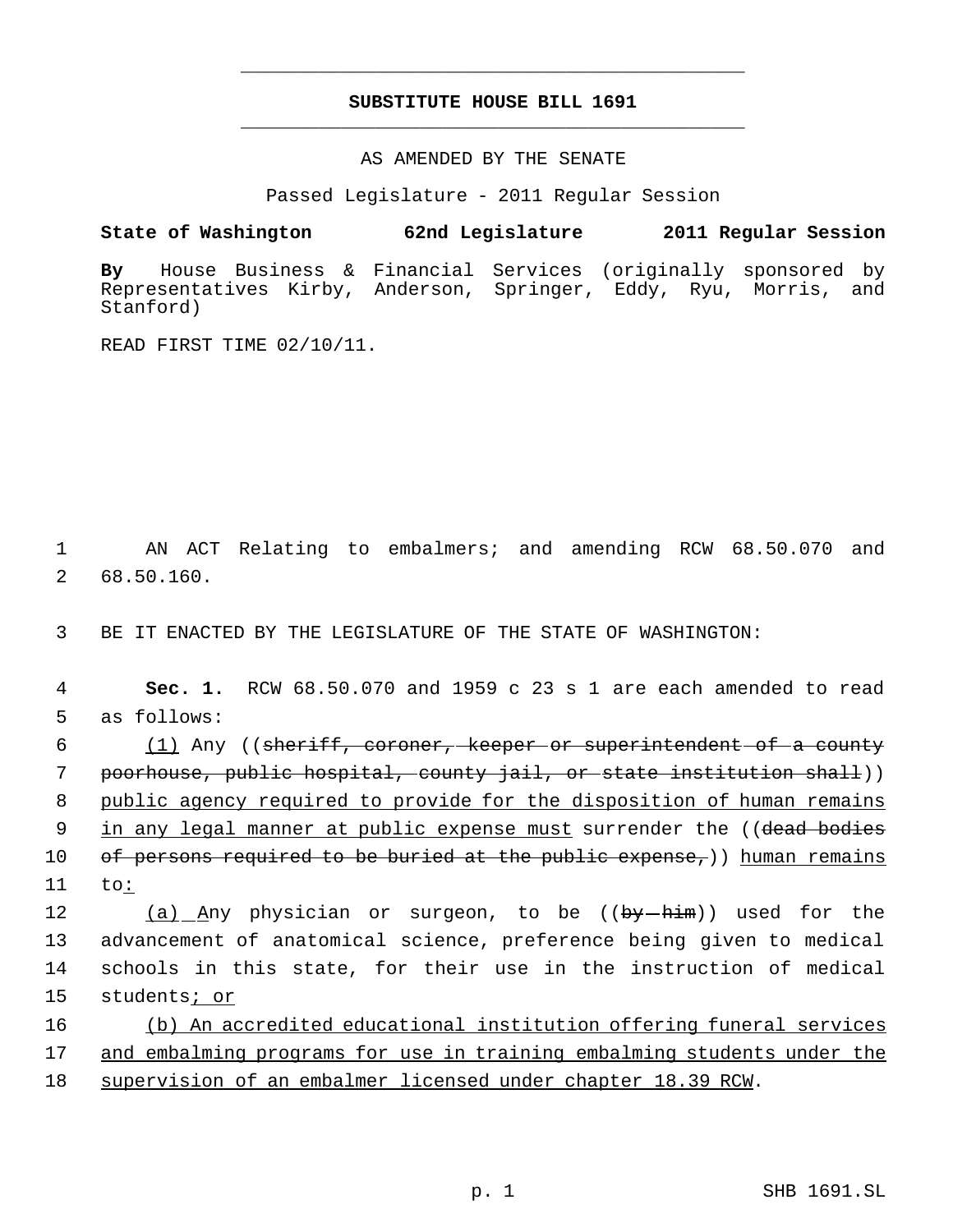1 (2) If the deceased person ((during his last sickness)) requested 2 to be buried, or if ((within thirty days after his death)) some person 3 claiming to be a relative or a responsible officer of a ((church)) 4 religious organization with which the deceased at the time of ((his)) 5 death was affiliated requires the ((body)) remains to be buried, ((his body shall)) the remains must be buried, subject to the requirements of RCW 68.50.110 and 68.50.230.

 **Sec. 2.** RCW 68.50.160 and 2010 c 274 s 602 are each amended to read as follows:

 (1) A person has the right to control the disposition of his or her own remains without the predeath or postdeath consent of another person. A valid written document expressing the decedent's wishes regarding the place or method of disposition of his or her remains, signed by the decedent in the presence of a witness, is sufficient legal authorization for the procedures to be accomplished.

 (2) Prearrangements that are prepaid, or filed with a licensed funeral establishment or cemetery authority, under RCW 18.39.280 through 18.39.345 and chapter 68.46 RCW are not subject to cancellation or substantial revision by survivors. Absent actual knowledge of contrary legal authorization under this section, a licensed funeral establishment or cemetery authority shall not be held criminally nor civilly liable for acting upon such prearrangements.

 (3) If the decedent has not made a prearrangement as set forth in subsection (2) of this section or the costs of executing the decedent's wishes regarding the disposition of the decedent's remains exceeds a reasonable amount or directions have not been given by the decedent, the right to control the disposition of the remains of a deceased person vests in, and the duty of disposition and the liability for the reasonable cost of preparation, care, and disposition of such remains devolves upon the following in the order named:

 (a) The designated agent of the decedent as directed through a written document signed and dated by the decedent in the presence of a witness. The direction of the designated agent is sufficient to direct 34 the type, place, and method of disposition.

(b) The surviving spouse or state registered domestic partner.

36  $((+b))$  (c) The majority of the surviving adult children of the decedent.